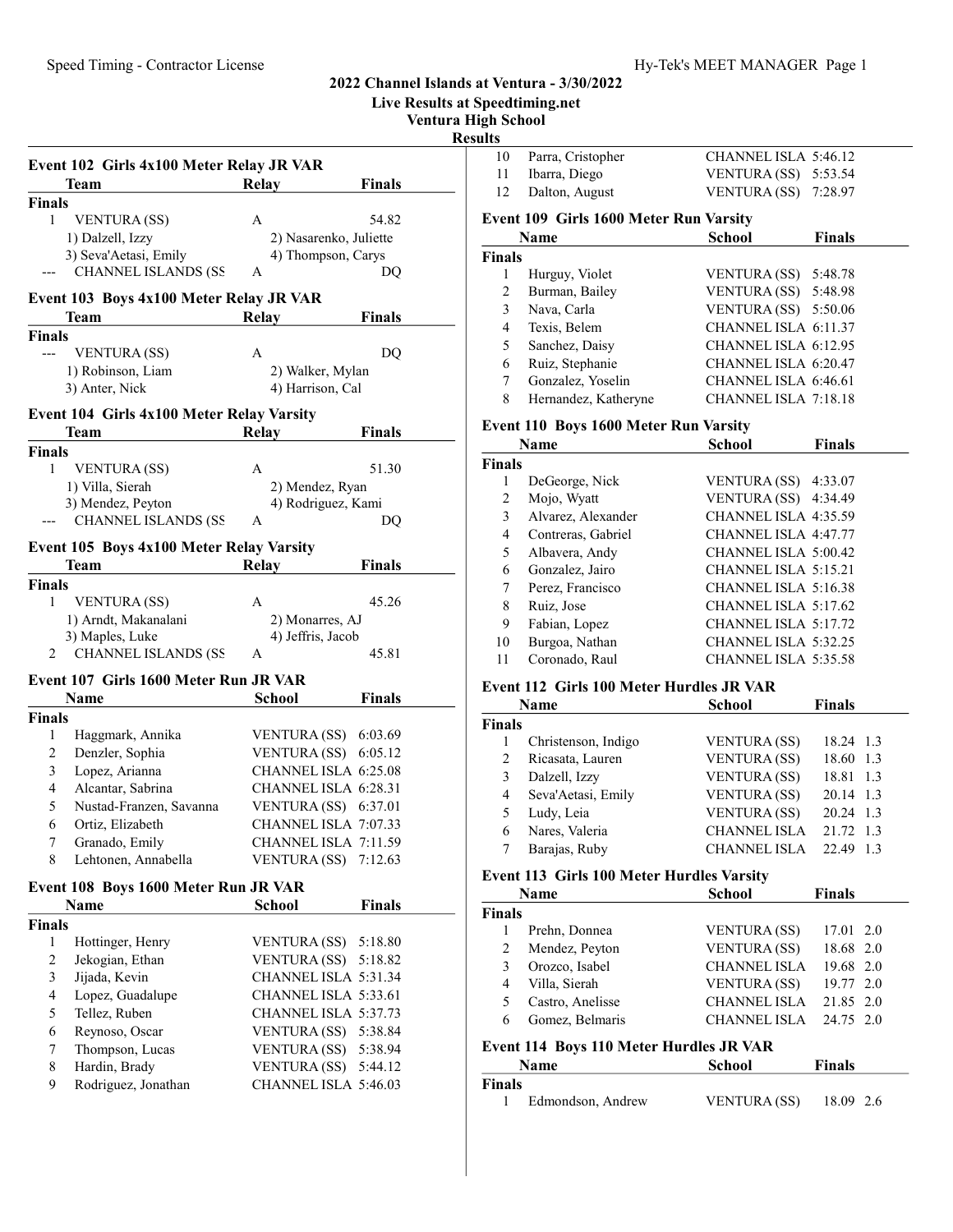Live Results at Speedtiming.net

Ventura High School

Results

|    | Finals  (Event 114 Boys 110 Meter Hurdles JR VAR) |                     |               |  |  |
|----|---------------------------------------------------|---------------------|---------------|--|--|
|    | Name                                              | <b>School</b>       | <b>Finals</b> |  |  |
| 2  | Brown, Ty                                         | <b>VENTURA (SS)</b> | 18.47 2.6     |  |  |
| 3  | Hargett, Kai                                      | <b>VENTURA</b> (SS) | 18.55 2.6     |  |  |
| 4  | Graves, Keegan                                    | <b>VENTURA (SS)</b> | 18.96 2.6     |  |  |
| 5  | Carnaghe, Luke                                    | <b>VENTURA</b> (SS) | 19.18 2.6     |  |  |
| 6  | Leighton, Michael                                 | <b>VENTURA</b> (SS) | 19.31 2.6     |  |  |
| 7  | Goitia, Tonayotl                                  | <b>VENTURA (SS)</b> | 19.42 2.4     |  |  |
| 8  | Mechstroth, Larsen                                | <b>VENTURA</b> (SS) | 19.43 2.4     |  |  |
| 9  | Alvarez, Jorge                                    | <b>VENTURA (SS)</b> | 20.29 2.6     |  |  |
| 10 | Ramirez, Kevin                                    | <b>CHANNEL ISLA</b> | 20.90 2.6     |  |  |
| 11 | Siegmind, Owen                                    | <b>VENTURA</b> (SS) | 21.22 2.4     |  |  |
| 12 | Ramirez, Angel                                    | <b>VENTURA</b> (SS) | 21.77 2.4     |  |  |

#### Event 115 Boys 110 Meter Hurdles Varsity

|               | <b>Name</b>      | <b>School</b>       | <b>Finals</b> |
|---------------|------------------|---------------------|---------------|
| <b>Finals</b> |                  |                     |               |
|               | Willard, Azure   | <b>VENTURA</b> (SS) | 16.59 1.4     |
| $2^{1}$       | Deleon, Oliver   | <b>VENTURA</b> (SS) | 16.87 1.4     |
| 3             | Anderson, Cooper | <b>VENTURA</b> (SS) | 17.05 1.4     |
| 4             | Gutierrez, Jorge | <b>CHANNEL ISLA</b> | 20.85 1.4     |

#### Event 117 Girls 400 Meter Dash JR VAR

|               | Name                   | School                      | <b>Finals</b> |
|---------------|------------------------|-----------------------------|---------------|
| <b>Finals</b> |                        |                             |               |
|               | Martin, Analy          | <b>VENTURA</b> (SS)         | 69.42         |
| 2             | Pena, Virginia         | <b>CHANNEL ISLA</b>         | 73.75         |
| 3             | Estrada, Jennifer      | <b>CHANNEL ISLA</b>         | 74.97         |
| 4             | Arroyo, Julissa        | <b>CHANNEL ISLA</b>         | 76.07         |
| 5             | Ostic, Keegan          | <b>VENTURA</b> (SS)         | 77.58         |
| 6             | Romero, Elizabeth      | <b>CHANNEL ISLA</b>         | 78.95         |
| 7             | Martinez, Giovanna     | <b>CHANNEL ISLA</b>         | 79.10         |
| 8             | Martinez, Jocelyn      | <b>CHANNEL ISLA 1:22.80</b> |               |
| 9             | Nustad-Franzen, Sierra | <b>VENTURA (SS)</b>         | 1:26.00       |
| 10            | Romero, Johana         | CHANNEL ISLA 1:27.30        |               |

### Event 118 Boys 400 Meter Dash JR VAR

|               | <b>Name</b>             | School              | Finals |
|---------------|-------------------------|---------------------|--------|
| <b>Finals</b> |                         |                     |        |
|               | Anderson, Kaden         | <b>VENTURA</b> (SS) | 56.38  |
| 2             | Garcia, Trevor          | <b>VENTURA</b> (SS) | 59.19  |
| 3             | Brown, Ty               | <b>VENTURA</b> (SS) | 60.77  |
| 4             | Orozco, Bradley         | <b>VENTURA (SS)</b> | 60.80  |
| 5             | Morales, Giovanni       | <b>VENTURA</b> (SS) | 61.51  |
| 6             | Guzman, Caesar          | <b>CHANNEL ISLA</b> | 62.71  |
| 7             | Eggertsen-Duncan, Jacob | <b>VENTURA</b> (SS) | 63.42  |
| 8             | Fulgencio, Rubin        | <b>CHANNEL ISLA</b> | 65.72  |
| 9             | Dalwaldi, Parva         | <b>CHANNEL ISLA</b> | 66.56  |
| 10            | Melchor, Ruben          | <b>CHANNEL ISLA</b> | 68.75  |

#### Event 119 Girls 400 Meter Dash Varsity

|               | <b>Name</b>       | School              | Finals |  |
|---------------|-------------------|---------------------|--------|--|
| <b>Finals</b> |                   |                     |        |  |
|               | Engelhardt, Sadie | <b>VENTURA</b> (SS) | 58.63  |  |
|               | Gomez, Camila     | CHANNEL ISLA        | 66.23  |  |

| 3 Garcia Leos, Daniela | CHANNEL ISLA 68.21    |
|------------------------|-----------------------|
| 4 Ruiz, Stephanie      | CHANNEL ISLA 71.33    |
| 5 Perez, Marlene       | CHANNEL ISLA 71.90    |
| 6 Hernandez, Katheryne | CHANNEL ISLA<br>78.33 |
| 7 Ruiz, Emily          | CHANNEL ISLA 1:27.91  |

### Event 120 Boys 400 Meter Dash Varsity

|               | Name               | School              | <b>Finals</b> |
|---------------|--------------------|---------------------|---------------|
| <b>Finals</b> |                    |                     |               |
| 1             | Jekogian, Mason    | <b>VENTURA</b> (SS) | 52.63         |
| 2             | Gomez, Alejandro   | <b>CHANNEL ISLA</b> | 52.86         |
| 3             | Fasthorse, Anthony | <b>VENTURA</b> (SS) | 53.55         |
| 4             | Baysinger, Grant   | <b>VENTURA</b> (SS) | 54.59         |
| 5             | Grossman, Micah    | <b>VENTURA (SS)</b> | 55.13         |
| 6             | Gonzalez, Julian   | <b>CHANNEL ISLA</b> | 58.88         |
|               | Carrillo, Miguel   | <b>CHANNEL ISLA</b> | 60.37         |
| 8             | Arevejo, Jonathan  | <b>CHANNEL ISLA</b> | 61.70         |
| 9             | Estrada, Ricardo   | <b>CHANNEL ISLA</b> | 67.76         |

#### Event 122 Girls 100 Meter Dash JR VAR

|                | Name                  | <b>School</b>       | <b>Finals</b> |
|----------------|-----------------------|---------------------|---------------|
| <b>Finals</b>  |                       |                     |               |
| $\mathbf{1}$   | Black, Launa          | <b>VENTURA (SS)</b> | 13.98<br>1.5  |
| $\overline{2}$ | Thompson, Carys       | <b>VENTURA (SS)</b> | 14.42<br>1.5  |
| 3              | Kightlinger, Avery    | <b>VENTURA (SS)</b> | 14.69<br>1.5  |
| $\overline{4}$ | Oliva, Jacquelyn      | <b>CHANNEL ISLA</b> | 14.71 1.5     |
| 5              | Guzman, Issabella     | <b>CHANNEL ISLA</b> | 14.75<br>1.5  |
| 6              | Naranjo, Valerie      | <b>CHANNEL ISLA</b> | 14.79 2.3     |
| 7              | Nares, Valeria        | CHANNEL ISLA        | 14.82 1.5     |
| 8              | Barajas, Ruby         | CHANNEL ISLA        | 15.26 1.3     |
| 8              | Carnaghe, Lily        | <b>VENTURA (SS)</b> | 15.26 1.5     |
| 10             | Reyes, Jazmin         | <b>CHANNEL ISLA</b> | 15.30<br>1.3  |
| 11             | Marshall, Jayden      | <b>VENTURA</b> (SS) | 15.47 1.5     |
| 12             | Kasztelan, Madilynn   | <b>VENTURA (SS)</b> | 15.51<br>1.2  |
| 12             | Garcia, Alina         | <b>VENTURA (SS)</b> | 15.51 1.2     |
| 14             | Martinez, Yocelyn     | <b>VENTURA (SS)</b> | 15.75<br>1.3  |
| 15             | Lopez, Marisol        | <b>VENTURA (SS)</b> | 15.85 1.2     |
| 16             | Stamp, Hanna          | <b>VENTURA (SS)</b> | 16.00 1.2     |
| 17             | Cross, Chloe          | <b>VENTURA (SS)</b> | 16.13 1.2     |
| 17             | Romero, Elizabeth     | <b>CHANNEL ISLA</b> | 16.13 1.3     |
| 19             | Carillo, Daniela      | CHANNEL ISLA        | 16.24 1.2     |
| 20             | ramirez, lluvia       | CHANNEL ISLA        | 16.32 2.3     |
| 21             | Martinez, Natalie     | CHANNEL ISLA        | 16.36 1.3     |
| 22             | Sosa, Kiara           | CHANNEL ISLA        | 16.64 2.3     |
| 23             | Fernandez, Ava        | <b>VENTURA (SS)</b> | 16.89 1.3     |
| 24             | Browne, Linnea        | <b>VENTURA (SS)</b> | 16.90 1.3     |
| 25             | Romero, Johana        | <b>CHANNEL ISLA</b> | 16.94 2.3     |
| 26             | Martinez, Jocelyn     | <b>CHANNEL ISLA</b> | 17.05 2.3     |
| 27             | Estrada, Jennifer     | <b>CHANNEL ISLA</b> | 17.49<br>1.3  |
| 28             | Cahuantzi, Merryraida | <b>CHANNEL ISLA</b> | 17.87 1.2     |

### Event 123 Boys 100 Meter Dash JR VAR

|        | <b>Name</b>    | School              | <b>Finals</b> |
|--------|----------------|---------------------|---------------|
| Finals |                |                     |               |
|        | Robinson, Liam | <b>VENTURA</b> (SS) | 12.01 1.5     |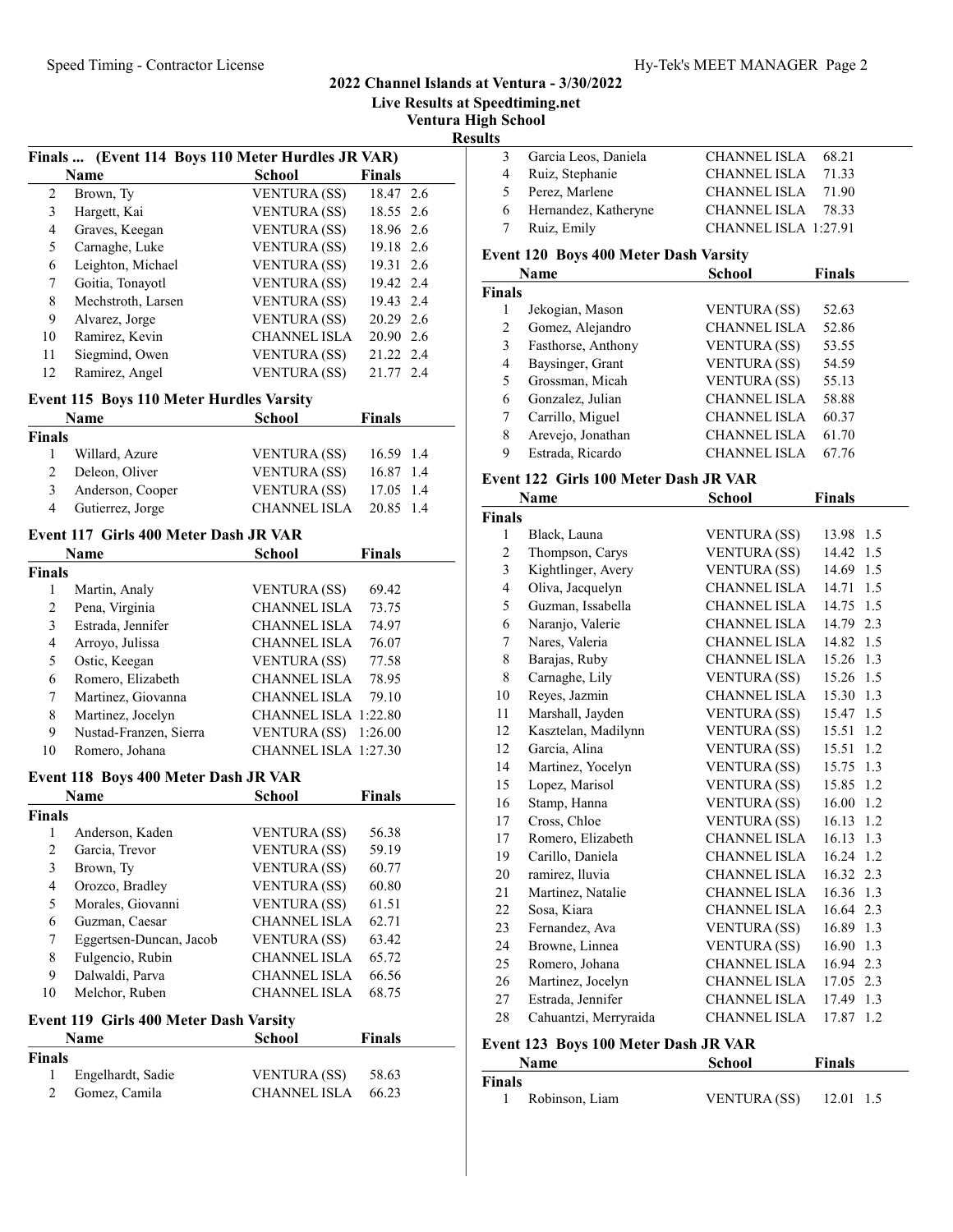Live Results at Speedtiming.net

Ventura High School

Results

|                | Finals  (Event 123 Boys 100 Meter Dash JR VAR) |                     |               |  |
|----------------|------------------------------------------------|---------------------|---------------|--|
|                | <b>Name</b>                                    | <b>School</b>       | <b>Finals</b> |  |
| $\overline{2}$ | Walker, Mylan                                  | <b>VENTURA (SS)</b> | 12.25 1.5     |  |
| 3              | Palacio, Nicolas                               | <b>VENTURA (SS)</b> | 12.34 1.5     |  |
| 4              | Lawler, Nathan                                 | <b>VENTURA (SS)</b> | 12.51<br>1.7  |  |
| 5              | De Santiago, Esteban                           | <b>VENTURA (SS)</b> | 12.58 1.5     |  |
| 6              | Cook, Mose                                     | <b>VENTURA (SS)</b> | 12.74 1.7     |  |
| 7              | Hood, Hayeden                                  | <b>VENTURA (SS)</b> | 12.77<br>1.7  |  |
| 8              | Harrison, Cal                                  | <b>VENTURA (SS)</b> | 12.82 1.5     |  |
| 9              | Garcia, Dylan                                  | <b>VENTURA (SS)</b> | 12.93 1.7     |  |
| 10             | Guzman, Caesar                                 | <b>CHANNEL ISLA</b> | 12.99 1.5     |  |
| 11             | Farmer, Kaden                                  | <b>VENTURA (SS)</b> | 13.09<br>1.7  |  |
| 12             | Gentry, Jayden                                 | <b>VENTURA (SS)</b> | 13.29 1.7     |  |
| 13             | Cafarelli, Dominic                             | <b>VENTURA (SS)</b> | 13.32 1.7     |  |
| 14             | Iadevaia, Roman                                | <b>VENTURA (SS)</b> | 13.42<br>1.7  |  |
| 15             | Fulgencio, Rubin                               | <b>CHANNEL ISLA</b> | 13.44 1.5     |  |
| 16             | Cahuantzi, Erick                               | <b>CHANNEL ISLA</b> | 13.71<br>1.5  |  |
| 17             | Koehn, Dillon                                  | <b>VENTURA (SS)</b> | 13.72<br>1.1  |  |
| 18             | Johnson, Jacob                                 | <b>VENTURA (SS)</b> | 13.93 1.1     |  |
| 19             | Dalwaldi, Parva                                | <b>CHANNEL ISLA</b> | 14.04 1.5     |  |
| 20             | Tang, Penggao                                  | <b>VENTURA</b> (SS) | 14.07<br>-1.1 |  |
| 21             | Martinez, Harper                               | <b>VENTURA (SS)</b> | 14.24 1.1     |  |
| 22             | Melchor, Ruben                                 | <b>CHANNEL ISLA</b> | 14.30 1.7     |  |
| 23             | Kelly, Riley                                   | <b>VENTURA (SS)</b> | 14.47 1.1     |  |
| 24             | Alzaher, Roujeh                                | <b>VENTURA (SS)</b> | 14.70<br>1.1  |  |
|                | Event 124 Girls 100 Meter Dash Varsity         |                     |               |  |
|                | <b>Name</b>                                    | <b>School</b>       | <b>Finals</b> |  |
| Finals         |                                                |                     |               |  |

|        | <b>Name</b>       | School              | Finals         |  |
|--------|-------------------|---------------------|----------------|--|
| Finals |                   |                     |                |  |
|        | Rodriguez, Kami   | <b>VENTURA</b> (SS) | 13.14 1.8      |  |
| 2      | Maquinalez, Ryan  | <b>VENTURA</b> (SS) | 13.76 1.8      |  |
| 3      | Franco, Leslie    | <b>CHANNEL ISLA</b> | 13.91<br>1.8   |  |
| 4      | Guzman, Destiny   | <b>CHANNEL ISLA</b> | 14.29<br>1.8   |  |
| 5      | Morton, Malana    | <b>VENTURA (SS)</b> | 14.39 1.8      |  |
| 6      | Lee, LeShelle     | <b>CHANNEL ISLA</b> | 14.57<br>- 1.8 |  |
| 7      | navarro, sophia   | <b>CHANNEL ISLA</b> | 14.81<br>1.8   |  |
| 8      | Sims, Thalia      | <b>CHANNEL ISLA</b> | 14.84 1.8      |  |
| 9      | Rosalez, Denise   | <b>CHANNEL ISLA</b> | 15.19<br>1.8   |  |
| 10     | Robidoux, Iris    | <b>CHANNEL ISLA</b> | 15.82 0.9      |  |
| 11     | Perez, Jessica    | <b>CHANNEL ISLA</b> | 15.91<br>0.9   |  |
| 12     | Ramos, Jacqueline | <b>CHANNEL ISLA</b> | 16.26<br>0.9   |  |
|        |                   |                     |                |  |

# Event 125 Boys 100 Meter Dash Varsity

|               | <b>Name</b>       | <b>School</b>       | <b>Finals</b>   |
|---------------|-------------------|---------------------|-----------------|
| <b>Finals</b> |                   |                     |                 |
| 1             | Monarres, AJ      | <b>VENTURA</b> (SS) | $11.10 + 0.0$   |
| 2             | Jeffris, Jacob    | <b>VENTURA</b> (SS) | $11.74 +0.0$    |
| 3             | Macalma, John     | <b>CHANNEL ISLA</b> | $11.76 +0.0$    |
| 4             | Autotte, Jacob    | <b>VENTURA</b> (SS) | 11.93 0.4       |
| 5             | Arndt, Makanalani | <b>VENTURA (SS)</b> | $12.04 +0.0$    |
| 6             | Hawley, Jack      | <b>VENTURA</b> (SS) | 12.21<br>$+0.0$ |
| 7             | Maples, Luke      | <b>VENTURA</b> (SS) | $12.22 +0.0$    |
| 8             | Auster, Jake      | <b>VENTURA</b> (SS) | 12.23<br>0.4    |
| 9             | Gutierrez, Jorge  | <b>CHANNEL ISLA</b> | 12.56 0.4       |
| 10            | Arevejo, Jonathan | <b>CHANNEL ISLA</b> | 12.62 0.4       |

| . . |                      |                          |  |
|-----|----------------------|--------------------------|--|
|     | 11 DiSilvestri, Tony | VENTURA $(SS)$ 12.71 1.0 |  |
|     | 12 Barragan, Alfredo | CHANNEL ISLA 12.73 0.4   |  |
|     | 13 Aguina, Luis      | CHANNEL ISLA 12.78 1.0   |  |
| 14  | Segura, Alfonso      | CHANNEL ISLA 13.23 0.4   |  |
| 15  | Baumgartner, Xavier  | CHANNEL ISLA 13.60 0.4   |  |
|     |                      |                          |  |

# Event 127 Girls 800 Meter Run JR VAR

|               | Name                    | School               | <b>Finals</b> |
|---------------|-------------------------|----------------------|---------------|
| <b>Finals</b> |                         |                      |               |
|               | Christenson, Indigo     | <b>VENTURA</b> (SS)  | 2:45.03       |
| 2             | Martin, Analy           | VENTURA (SS)         | 2:46.15       |
| 3             | Haggmark, Annika        | <b>VENTURA (SS)</b>  | 2:46.32       |
| 4             | Denzler, Sophia         | VENTURA (SS)         | 2:52.59       |
| 5             | Nustad-Franzen, Savanna | VENTURA (SS) 2:58.04 |               |
| 6             | Ortega, Carolina        | CHANNEL ISLA 2:59.49 |               |
|               | Alcantar, Sabrina       | CHANNEL ISLA 3:00.35 |               |
| 8             | Lehtonen, Annabella     | <b>VENTURA (SS)</b>  | 3:26.14       |

# Event 128 Boys 800 Meter Run JR VAR

|               | Name                | <b>School</b>          | <b>Finals</b> |
|---------------|---------------------|------------------------|---------------|
| <b>Finals</b> |                     |                        |               |
|               | Hottinger, Henry    | VENTURA (SS) 2:20.97   |               |
| 2             | Jekogian, Ethan     | VENTURA (SS) 2:24.34   |               |
| 3             | Jijada, Kevin       | CHANNEL ISLA 2:25.99   |               |
| 4             | Tellez, Ruben       | CHANNEL ISLA 2:29.16   |               |
| 5             | Thompson, Lucas     | VENTURA $(SS)$ 2:33.15 |               |
| 6             | Rodriguez, Jonathan | CHANNEL ISLA 2:34.94   |               |
|               | Reynoso, Oscar      | <b>VENTURA (SS)</b>    | 2:36.88       |

# Event 129 Girls 800 Meter Run Varsity

|        | Name                 | <b>School</b>               | <b>Finals</b> |
|--------|----------------------|-----------------------------|---------------|
| Finals |                      |                             |               |
|        | Ochoa, Chelsea       | VENTURA (SS) 2:28.14        |               |
| 2      | Daw, Brody           | VENTURA (SS) $2:33.24$      |               |
| 3      | Hurguy, Violet       | VENTURA $(SS)$ 2:33.38      |               |
| 4      | Von Gunten, Caroline | VENTURA (SS) $2:33.45$      |               |
| 5      | Texis, Belem         | <b>CHANNEL ISLA 2:48.98</b> |               |
| 6      | Ruiz, Stephanie      | <b>CHANNEL ISLA 2:50.80</b> |               |
|        | Perez, Marlene       | CHANNEL ISLA 2:57.65        |               |

# Event 130 Boys 800 Meter Run Varsity

|               | Name               | School                 | <b>Finals</b> |
|---------------|--------------------|------------------------|---------------|
| <b>Finals</b> |                    |                        |               |
| 1             | Mojo, Wyatt        | VENTURA $(SS)$ 2:05.85 |               |
| 1             | Alvarez, Alexander | CHANNEL ISLA 2:05.85   |               |
| 3             | Pacheco, Aiden     | VENTURA $(SS)$ 2:07.15 |               |
| 4             | DeGeorge, Nick     | VENTURA $(SS)$ 2:11.33 |               |
| 5             | Contreras, Gabriel | CHANNEL ISLA 2:11.94   |               |
| 6             | Coronado, Raul     | CHANNEL ISLA 2:20.14   |               |
| 7             | Fabian, Lopez      | CHANNEL ISLA 2:24.92   |               |
| 8             | Ruiz, Jose         | CHANNEL ISLA 2:26.39   |               |
| 9             | Gonzalez, Jairo    | CHANNEL ISLA 2:33.58   |               |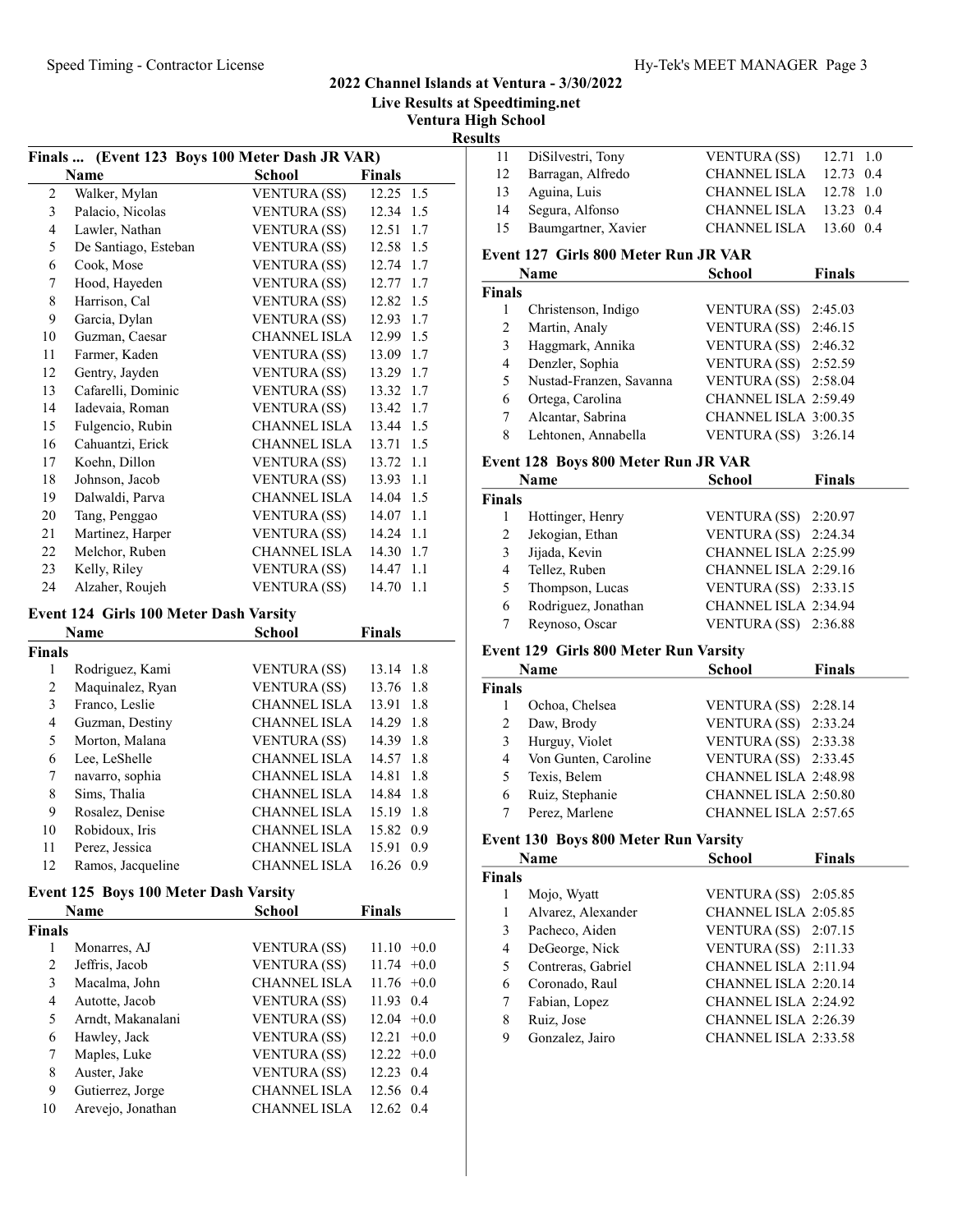Live Results at Speedtiming.net

Ventura High School

Results

|               | Event 132 Girls 300 Meter Hurdles JR VAR |                     |               |  |  |  |
|---------------|------------------------------------------|---------------------|---------------|--|--|--|
|               | Name                                     | <b>School</b>       | <b>Finals</b> |  |  |  |
| <b>Finals</b> |                                          |                     |               |  |  |  |
|               | Dalzell, Izzy                            | <b>VENTURA</b> (SS) | 53.91         |  |  |  |
| 2             | Seva'Aetasi, Emily                       | <b>VENTURA</b> (SS) | 55.51         |  |  |  |
| 3             | Ludy, Leia                               | <b>VENTURA (SS)</b> | 56.20         |  |  |  |

# Event 133 Girls 300 Meter Hurdles Varsity

|        | <b>Name</b>      | <b>School</b>       | Finals |  |
|--------|------------------|---------------------|--------|--|
| Finals |                  |                     |        |  |
|        | Prehn, Donnea    | <b>VENTURA</b> (SS) | 48.34  |  |
|        | Mendez, Peyton   | <b>VENTURA (SS)</b> | 56.84  |  |
|        | Orozco, Isabel   | <b>CHANNEL ISLA</b> | 58.86  |  |
| 4      | Villa, Sierah    | <b>VENTURA</b> (SS) | 59.14  |  |
|        | Castro, Anelisse | <b>CHANNEL ISLA</b> | 64.02  |  |
|        | Gomez, Belmaris  | <b>CHANNEL ISLA</b> | 65.88  |  |

# Event 134 Boys 300 Meter Hurdles JR VAR

|        | Name               | School              | Finals |
|--------|--------------------|---------------------|--------|
| Finals |                    |                     |        |
|        | Mechstroth, Larsen | <b>VENTURA</b> (SS) | 46.72  |
| 2      | Goitia, Tonayotl   | <b>VENTURA (SS)</b> | 47.27  |
| 3      | Leighton, Michael  | <b>VENTURA (SS)</b> | 47.71  |
| 4      | Graves, Keegan     | <b>VENTURA (SS)</b> | 48.05  |
| 5      | Carnaghe, Luke     | <b>VENTURA (SS)</b> | 48.12  |
| 6      | Edmondson, Andrew  | <b>VENTURA (SS)</b> | 48.17  |
| 7      | Hargett, Kai       | <b>VENTURA (SS)</b> | 50.69  |
| 8      | Ramirez, Kevin     | <b>CHANNEL ISLA</b> | 50.84  |
| 9      | Siegmind, Owen     | <b>VENTURA (SS)</b> | 51.00  |

### Event 135 Boys 300 Meter Hurdles Varsity

|               | <b>Name</b>      | <b>School</b>       | <b>Finals</b> |  |
|---------------|------------------|---------------------|---------------|--|
| <b>Finals</b> |                  |                     |               |  |
|               | Willard, Azure   | <b>VENTURA</b> (SS) | 43.56         |  |
| 2             | Deleon, Oliver   | <b>VENTURA</b> (SS) | 43.82         |  |
| 3             | Gutierrez, Jorge | <b>CHANNEL ISLA</b> | 49.16         |  |

### Event 137 Girls 200 Meter Dash JR VAR

| <b>Name</b>   |                    | School              | <b>Finals</b> |
|---------------|--------------------|---------------------|---------------|
| <b>Finals</b> |                    |                     |               |
| 1             | Black, Launa       | <b>VENTURA</b> (SS) | 29.36 0.8     |
| 2             | Kightlinger, Avery | <b>VENTURA (SS)</b> | 30.98 0.8     |
| 3             | Guzman, Issabella  | <b>CHANNEL ISLA</b> | 31.24 0.8     |
| 4             | Oliva, Jacquelyn   | <b>CHANNEL ISLA</b> | 31.29 0.8     |
| 5             | Naranjo, Valerie   | <b>CHANNEL ISLA</b> | 31.35 0.2     |
| 6             | Estrada, Jennifer  | <b>CHANNEL ISLA</b> | 31.56 0.8     |
| 7             | Garcia, Alina      | <b>VENTURA</b> (SS) | 32.53 0.8     |
| 8             | Martinez, Natalie  | CHANNEL ISLA        | 32.90 0.2     |
| 9             | Lopez, Marisol     | <b>VENTURA</b> (SS) | 33.21 0.8     |
| 10            | Martinez, Yocelyn  | <b>VENTURA</b> (SS) | 33.45<br>0.8  |
| 11            | Martinez, Giovanna | CHANNEL ISLA        | 33.89 0.8     |
| 12            | Cross, Chloe       | <b>VENTURA</b> (SS) | 34.46 0.8     |
| 13            | ramirez, lluvia    | <b>CHANNEL ISLA</b> | 34.67 0.2     |
| 14            | Carillo, Daniela   | <b>CHANNEL ISLA</b> | 34.78 0.8     |
| 15            | Sosa, Kiara        | <b>CHANNEL ISLA</b> | 35.42 0.2     |

| 16 | Romero, Johana        | <b>CHANNEL ISLA</b> | 35.90 0.8 |
|----|-----------------------|---------------------|-----------|
|    | 17 Fernandez, Ava     | <b>VENTURA</b> (SS) | 36.09 0.8 |
| 18 | Martinez, Jocelyn     | <b>CHANNEL ISLA</b> | 36.19 0.2 |
| 19 | Browne, Linnea        | <b>VENTURA</b> (SS) | 36.41 0.8 |
| 20 | Cahuantzi, Merryraida | <b>CHANNEL ISLA</b> | 36.88 0.2 |
|    |                       |                     |           |

#### Event 138 Boys 200 Meter Dash JR VAR

|                | Name                 | School              | <b>Finals</b>   |
|----------------|----------------------|---------------------|-----------------|
| <b>Finals</b>  |                      |                     |                 |
| 1              | Lawler, Nathan       | <b>VENTURA</b> (SS) | 25.08<br>$+0.0$ |
| $\overline{c}$ | Robinson, Liam       | <b>VENTURA (SS)</b> | $+0.0$<br>25.12 |
| 3              | Anter, Nick          | <b>VENTURA (SS)</b> | 25.79<br>$+0.0$ |
| $\overline{4}$ | Orozco, Bradley      | <b>VENTURA (SS)</b> | 25.82<br>$+0.0$ |
| 5              | Garcia, Trevor       | <b>VENTURA (SS)</b> | 26.25<br>$+0.0$ |
| 6              | Garcia, Dylan        | <b>VENTURA</b> (SS) | 26.27<br>$+0.0$ |
| 7              | Morales, Giovanni    | <b>VENTURA</b> (SS) | 26.37<br>$+0.0$ |
| 8              | Rose, Jack           | <b>VENTURA (SS)</b> | 26.52<br>$+0.0$ |
| 9              | Cook, Mose           | <b>VENTURA (SS)</b> | 26.66<br>$+0.0$ |
| 10             | Hood, Hayeden        | <b>VENTURA</b> (SS) | $26.69 + 0.0$   |
| 11             | De Santiago, Esteban | <b>VENTURA (SS)</b> | 26.70<br>$+0.0$ |
| 12             | Valenzuela, Travis   | <b>VENTURA (SS)</b> | 26.77<br>0.2    |
| 13             | Guzman, Caesar       | <b>CHANNEL ISLA</b> | $+0.0$<br>26.95 |
| 14             | Shakur, Kymani       | <b>VENTURA (SS)</b> | 28.00<br>0.2    |
| 15             | Fulgencio, Rubin     | <b>CHANNEL ISLA</b> | 28.66<br>$+0.0$ |
| 16             | Koehn, Dillon        | <b>VENTURA (SS)</b> | 28.74 0.2       |
| 17             | Cahuantzi, Erick     | <b>CHANNEL ISLA</b> | $+0.0$<br>28.75 |
| 18             | Tang, Penggao        | <b>VENTURA</b> (SS) | 28.93<br>0.3    |
| 19             | Farmer, Kaden        | <b>VENTURA (SS)</b> | 29.06<br>0.2    |
| 20             | Johnson, Jacob       | <b>VENTURA (SS)</b> | 29.18<br>0.2    |
| 21             | Melchor, Ruben       | <b>CHANNEL ISLA</b> | 29.27<br>$+0.0$ |
| 22             | Martinez, Harper     | <b>VENTURA (SS)</b> | 29.58 0.3       |
| 23             | Dalwaldi, Parva      | <b>CHANNEL ISLA</b> | 29.70<br>$+0.0$ |
| 24             | Kelly, Riley         | <b>VENTURA (SS)</b> | 30.20<br>0.3    |
| 25             | Belmontes, Gustavo   | CHANNEL ISLA        | $31.34 +0.0$    |
| 26             | Alzaher, Roujeh      | <b>VENTURA (SS)</b> | 32.24<br>0.3    |

#### Event 139 Girls 200 Meter Dash Varsity

|               | Name                 | School              | <b>Finals</b>   |
|---------------|----------------------|---------------------|-----------------|
| <b>Finals</b> |                      |                     |                 |
| 1             | Mendez, Ryan         | VENTURA (SS)        | 26.32<br>$+0.0$ |
| 2             | Rodriguez, Kami      | <b>VENTURA (SS)</b> | 27.05<br>$+0.0$ |
| 3             | Engelhardt, Sadie    | <b>VENTURA</b> (SS) | 27.24<br>$+0.0$ |
| 4             | Fakrogha, Valentina  | <b>VENTURA</b> (SS) | 27.41<br>$+0.0$ |
| 5             | Ramos, Isabella      | <b>VENTURA</b> (SS) | 28.26<br>1.2    |
| 6             | Gomez, Camila        | CHANNEL ISLA        | 28.38<br>$+0.0$ |
| 7             | Maquinalez, Ryan     | <b>VENTURA (SS)</b> | $28.42 +0.0$    |
| 8             | Franco, Leslie       | <b>CHANNEL ISLA</b> | 28.79<br>$+0.0$ |
| 9             | Ochoa, Chelsea       | <b>VENTURA (SS)</b> | 29.11<br>1.2    |
| 10            | Fancher, Molly       | <b>VENTURA (SS)</b> | 29.55<br>1.2    |
| 11            | Garcia Leos, Daniela | CHANNEL ISLA        | 29.80<br>1.2    |
| 12            | Guzman, Destiny      | CHANNEL ISLA        | 30.19<br>$+0.0$ |
| 13            | navarro, sophia      | CHANNEL ISLA        | 30.91<br>1.2    |
| 14            | Rosalez, Denise      | <b>CHANNEL ISLA</b> | 31.74<br>1.2    |
| 15            | Robidoux, Iris       | CHANNEL ISLA        | 32.86<br>1.2    |
| 16            | Perez, Jessica       | <b>CHANNEL ISLA</b> | 32.89<br>0.4    |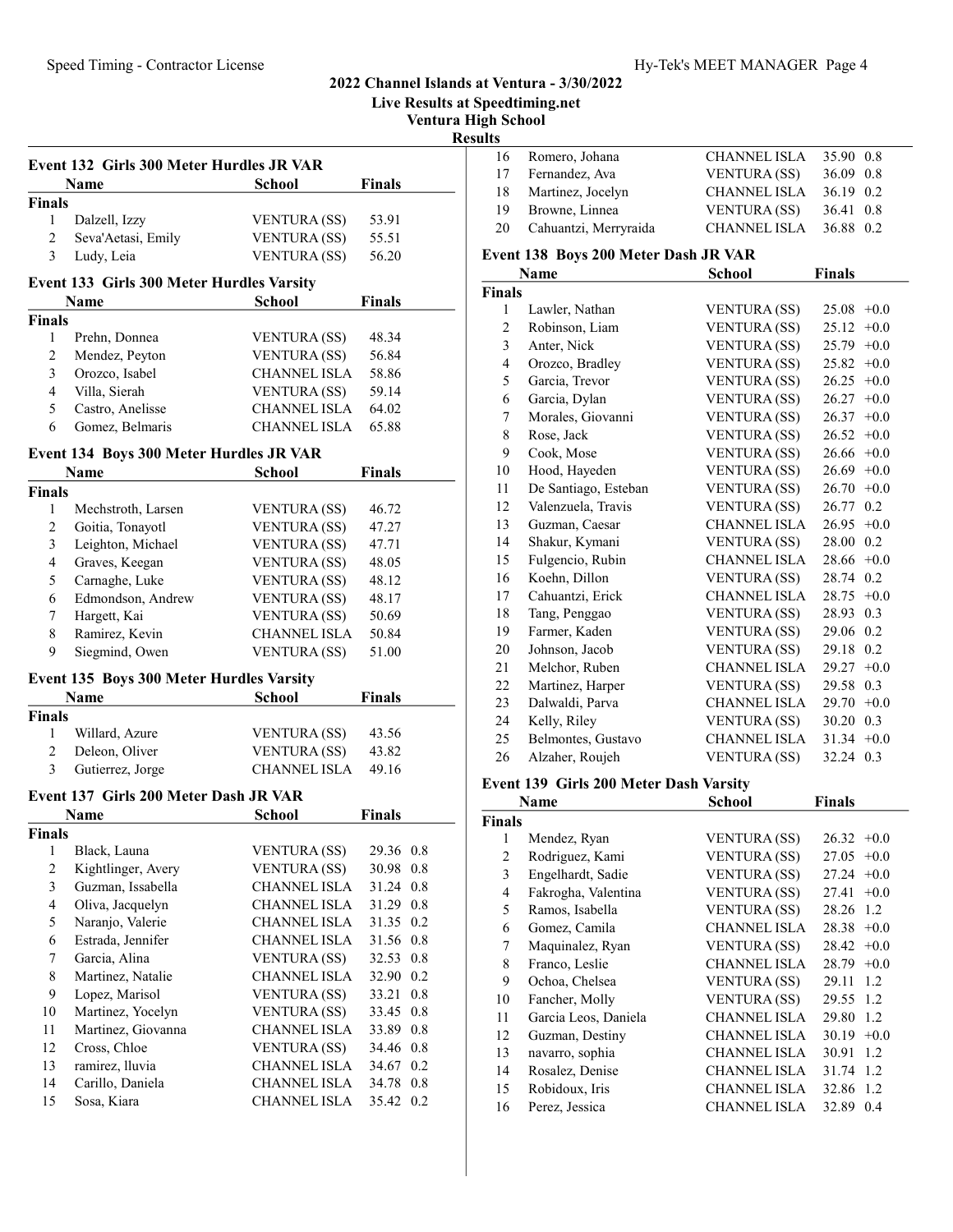Live Results at Speedtiming.net

Ventura High School

Results

|                | Finals  (Event 139 Girls 200 Meter Dash Varsity)<br>Name | <b>School</b>                | <b>Finals</b> | Event         |
|----------------|----------------------------------------------------------|------------------------------|---------------|---------------|
| 17             | Ramos, Jacqueline                                        | CHANNEL ISLA                 | 34.34 0.4     | <b>Finals</b> |
|                | Event 140 Boys 200 Meter Dash Varsity                    |                              |               |               |
|                | Name                                                     | <b>School</b>                | <b>Finals</b> |               |
| <b>Finals</b>  |                                                          |                              |               |               |
| $\mathbf{1}$   | Gomez, Alejandro                                         | <b>CHANNEL ISLA</b>          | 23.99 1.6     |               |
| $\overline{c}$ | Macalma, John                                            | <b>CHANNEL ISLA</b>          | 24.31<br>1.6  | Event         |
| 3              | Hawley, Jack                                             | <b>VENTURA (SS)</b>          | 24.34 1.6     |               |
| $\overline{4}$ | Pena, Joseph                                             | <b>VENTURA (SS)</b>          | 24.56 1.6     | Finals        |
| 5              | Auster, Jake                                             | <b>VENTURA (SS)</b>          | 24.58 1.6     |               |
| 6              | Becker, Miles                                            | VENTURA (SS)                 | 25.23 1.6     |               |
| 7              | Dahm, Nash                                               | <b>VENTURA (SS)</b>          | 25.53 1.6     |               |
| $\,8\,$        | Willard, Azure                                           | VENTURA (SS)                 | 25.56 1.8     |               |
| 9              | Gonzalez, Julian                                         | CHANNEL ISLA                 | 25.71 1.6     |               |
| 10             | Carillo, Miguel                                          | CHANNEL ISLA                 | 25.80 1.8     |               |
| 11             | Fancher, Finn                                            | VENTURA (SS)                 | 25.83 1.8     |               |
| 12             | Latourette, Jackson                                      | <b>VENTURA (SS)</b>          | 26.11<br>1.8  |               |
| 13             | Aguina, Luis                                             | CHANNEL ISLA                 | 26.91<br>1.8  |               |
| 14             |                                                          | CHANNEL ISLA                 |               |               |
|                | Segura, Alfonso                                          | CHANNEL ISLA                 | 26.99 1.8     |               |
| 15             | Baugartner, Xavier                                       |                              | 28.75 1.8     |               |
|                | Event 142 Girls 3200 Meter Run JR VAR                    |                              |               |               |
|                | Name                                                     | <b>School</b>                | <b>Finals</b> |               |
| <b>Finals</b>  |                                                          |                              |               | Event         |
| 1              | Ramos, Claire                                            | <b>VENTURA (SS) 13:55.16</b> |               |               |
| $\overline{c}$ | Lopez, Arianna                                           | CHANNEL ISLA14:31.77         |               | <b>Finals</b> |
| 3              | Granado, Emily                                           | CHANNEL ISLA16:14.79         |               |               |
|                | Event 143 Boys 3200 Meter Run JR VAR                     |                              |               |               |
|                | Name                                                     | <b>School</b>                | <b>Finals</b> |               |
| <b>Finals</b>  |                                                          |                              |               |               |
| 1              | Navarro, Mateo                                           | <b>VENTURA (SS) 10:51.87</b> |               |               |
| $\mathbf{2}$   | Lopez, Nathan                                            | <b>VENTURA (SS) 11:13.65</b> |               |               |
| 3              | Parra, Cristopher                                        | CHANNEL ISLA11:19.14         |               |               |
| $\overline{4}$ | Blomquist, Alexander                                     | <b>VENTURA (SS) 11:45.96</b> |               |               |
| 5              | Lopez, Guadalupe                                         | CHANNEL ISLA12:43.61         |               | <b>Finals</b> |
| 6              | Tellez, Ruben                                            | CHANNEL ISLA12:51.51         |               |               |
|                | Event 144 Girls 3200 Meter Run Varsity                   |                              |               |               |
|                | Name                                                     | <b>School</b>                | <b>Finals</b> |               |
| <b>Finals</b>  |                                                          |                              |               |               |
| 1              | Nava, Carla                                              | <b>VENTURA (SS) 13:05.88</b> |               |               |
| $\overline{c}$ | Sanchez, Daisy                                           | CHANNEL ISLA13:08.89         |               |               |
| 3              | Gonzalez, Yoselin                                        | CHANNEL ISLA14:37.58         |               |               |
|                | Event 145 Boys 3200 Meter Run Varsity                    |                              |               | Event         |
|                | Name                                                     | <b>School</b>                | <b>Finals</b> |               |
| <b>Finals</b>  |                                                          |                              |               | <b>Finals</b> |
| $\mathbf{1}$   | Jekogian, Mason                                          | <b>VENTURA (SS) 10:41.62</b> |               |               |
| 2              | Baysinger, Grant                                         | <b>VENTURA (SS) 10:41.91</b> |               |               |
| $\mathfrak{Z}$ | Grossman, Micah                                          | <b>VENTURA (SS) 10:41.98</b> |               |               |
| $\mathfrak{Z}$ | Fasthorse, Anthony                                       | <b>VENTURA (SS) 10:41.98</b> |               |               |
| 5              | Albavera, Andy                                           | CHANNEL ISLA11:17.13         |               |               |
| 6              | Perez, Francisco                                         | CHANNEL ISLA11:27.91         |               |               |
|                |                                                          |                              |               |               |

| Team                        | Relay | <b>Finals</b>       |
|-----------------------------|-------|---------------------|
| Finals                      |       |                     |
| <b>VENTURA (SS)</b>         | A     | 4:38.79             |
| 1) Christenson, Indigo      |       | 2) Haggmark, Annika |
| 3) Marshall, Jayden         |       | 4) Ramos, Claire    |
| <b>CHANNEL ISLANDS (SS)</b> | А     | 5:00.54             |

#### 148 Boys 4x400 Meter Relay JR VAR

| <b>Team</b>                     | Relav         | <b>Finals</b>           |
|---------------------------------|---------------|-------------------------|
| <b>inals</b>                    |               |                         |
| <b>VENTURA</b> (SS)<br>1        | В             | 3:50.64                 |
| 1) Garcia, Dylan                |               | 2) Garcia, Trevor       |
| 3) Goitia, Tonayotl             |               | 4) Graves, Keegan       |
| <b>VENTURA</b> (SS)<br>2        | D             | 3:59.25                 |
| 1) Siegmind, Owen               | 2) Rose, Jack |                         |
| 3) Morales, Giovanni            |               | 4) Mechstroth, Larsen   |
| 3<br><b>VENTURA</b> (SS)        | A             | 4:01.71                 |
| 1) Brown, Ty                    |               | 2) Cafarelli, Dominic   |
| 3) Carnaghe, Luke               |               | 4) De Santiago, Esteban |
| <b>VENTURA</b> (SS)<br>4        | C             | 4:02.17                 |
| 1) Hargett, Kai                 |               | 2) Harrison, Cal        |
| 3) Jekogian, Ethan              |               | 4) Leighton, Michael    |
| <b>CHANNEL ISLANDS (SS</b><br>5 | A             | 4:09.52                 |

#### 149 Girls 4x400 Meter Relay Varsity

| Team                            | Relay | <b>Finals</b>           |
|---------------------------------|-------|-------------------------|
| Finals                          |       |                         |
| <b>VENTURA</b> (SS)             | Α     | 4:00.57                 |
| 1) Fakrogha, Valentina          |       | 2) Maquinalez, Ryan     |
| 3) Mendez, Ryan                 |       | 4) Engelhardt, Sadie    |
| <b>VENTURA</b> (SS)             | В     | 4:35.55                 |
| 1) Daw, Brody                   |       | 2) Burman, Bailey       |
| 3) Nava, Carla                  |       | 4) Von Gunten, Caroline |
| <b>CHANNEL ISLANDS (SS</b><br>3 | А     | 4:38.51                 |

# 150 Boys 4x400 Meter Relay Varsity

| <b>Finals</b> |
|---------------|
|               |
| 3:34.06       |
|               |
|               |
| 3:37.57       |
|               |
|               |
| 3:41.23       |
|               |

### 202 Girls Long Jump JR VAR

| Name          |                     | <b>School</b> | <b>Finals</b>                    |
|---------------|---------------------|---------------|----------------------------------|
| <b>Tinals</b> |                     |               |                                  |
|               | Thompson, Carys     |               | VENTURA (SS) 14-01.00 NWI        |
|               | Kasztelan, Madilynn |               | <b>VENTURA (SS) 13-00.50 NWI</b> |
|               | Ludy, Leia          |               | VENTURA (SS) 12-07.25 NWI        |
|               | Garcia, Alina       |               | <b>VENTURA (SS) 12-06.00 NWI</b> |
|               | Martinez, Yocelyn   |               | VENTURA (SS) 12-05.25 NWI        |
|               |                     |               |                                  |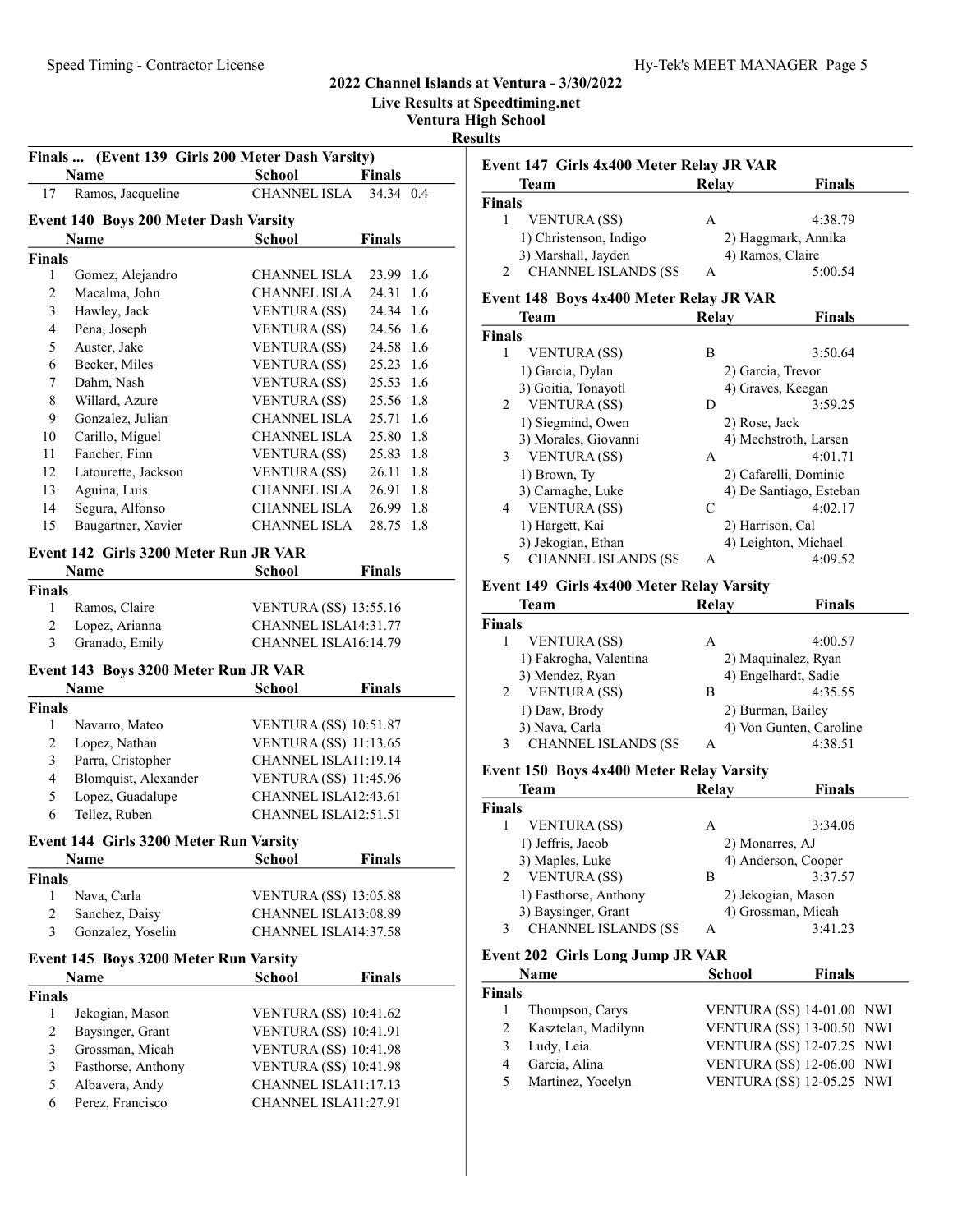Live Results at Speedtiming.net Ventura High School

Results

|    | Finals  (Event 202 Girls Long Jump JR VAR) |                                  |               |  |
|----|--------------------------------------------|----------------------------------|---------------|--|
|    | <b>Name</b>                                | <b>School</b>                    | <b>Finals</b> |  |
| 6  | Carnaghe, Lily                             | VENTURA (SS) 12-02.00 NWI        |               |  |
|    | Ostic, Keegan                              | VENTURA (SS) 11-10.75 NWI        |               |  |
| 8  | Marshall, Jayden                           | VENTURA (SS) 11-10.50 NWI        |               |  |
| 9  | Carillo, Daniela                           | CHANNEL ISLA10-09.75 NWI         |               |  |
| 10 | Stamp, Hanna                               | <b>VENTURA (SS) 10-09.00 NWI</b> |               |  |
| 11 | Browne, Linnea                             | VENTURA (SS) 10-07.50 NWI        |               |  |
| 12 | Wanamaker, Jasmine                         | VENTURA (SS) 9-11.75 NWI         |               |  |

# Event 203 Boys Long Jump JR VAR

|                | Name                 | School                       | <b>Finals</b> |            |
|----------------|----------------------|------------------------------|---------------|------------|
| Finals         |                      |                              |               |            |
| 1              | Robinson, Liam       | <b>VENTURA (SS) 17-08.50</b> |               | <b>NWI</b> |
| $\overline{c}$ | Walker, Mylan        | <b>VENTURA (SS) 17-06.25</b> |               | <b>NWI</b> |
| 3              | Harrison, Cal        | <b>VENTURA (SS) 16-10.50</b> |               | <b>NWI</b> |
| $\overline{4}$ | Valenzuela, Travis   | <b>VENTURA (SS) 16-08.50</b> |               | <b>NWI</b> |
| 5              | Lawler, Nathan       | <b>VENTURA (SS) 16-00.00</b> |               | <b>NWI</b> |
| 6              | De Santiago, Esteban | <b>VENTURA (SS) 15-09.50</b> |               | <b>NWI</b> |
| 7              | Cook, Mose           | <b>VENTURA (SS) 15-07.50</b> |               | <b>NWI</b> |
| 8              | Anter, Nick          | <b>VENTURA (SS) 15-06.75</b> |               | <b>NWI</b> |
| 9              | Orozco, Bradley      | <b>VENTURA (SS) 15-04.50</b> |               | <b>NWI</b> |
| 10             | Iadevaia, Roman      | <b>VENTURA (SS) 15-04.00</b> |               | <b>NWI</b> |
| 11             | Garcia, Trevor       | <b>VENTURA (SS) 15-03.00</b> |               | <b>NWI</b> |
| 12             | Gentry, Jayden       | <b>VENTURA (SS) 15-02.50</b> |               | <b>NWI</b> |
| 13             | Farmer, Kaden        | <b>VENTURA (SS) 15-01.50</b> |               | <b>NWI</b> |
| 14             | Cafarelli, Dominic   | <b>VENTURA (SS) 15-00.00</b> |               | <b>NWI</b> |
| 15             | Rose, Jack           | <b>VENTURA (SS) 14-08.50</b> |               | <b>NWI</b> |
| 16             | Palacio, Nicolas     | <b>VENTURA (SS) 14-05.00</b> |               | <b>NWI</b> |
| 17             | Cahuantzi, Erick     | CHANNEL ISLA14-02.75         |               | <b>NWI</b> |
| 18             | Garcia, Dylan        | <b>VENTURA (SS) 14-02.50</b> |               | <b>NWI</b> |
| 18             | Brown, Ty            | <b>VENTURA (SS) 14-02.50</b> |               | <b>NWI</b> |
| 20             | Martinez, Harper     | <b>VENTURA (SS) 14-02.25</b> |               | <b>NWI</b> |
| 21             | Morales, Giovanni    | <b>VENTURA (SS) 14-02.00</b> |               | <b>NWI</b> |
| 22             | Hood, Hayeden        | <b>VENTURA (SS) 14-01.50</b> |               | <b>NWI</b> |
| 23             | Ramirez, Angel       | <b>VENTURA (SS) 14-00.75</b> |               | <b>NWI</b> |
| 24             | Koehn, Dillon        | <b>VENTURA (SS) 13-04.25</b> |               | <b>NWI</b> |
| 25             | Melchor, Ruben       | CHANNEL ISLA11-07.50         |               | <b>NWI</b> |
| 26             | Tang, Penggao        | <b>VENTURA (SS) 11-01.00</b> |               | <b>NWI</b> |

#### Event 204 Girls Long Jump Varsity

|                        | <b>School</b>         | <b>Finals</b> |                                                                                                                                                                                       |
|------------------------|-----------------------|---------------|---------------------------------------------------------------------------------------------------------------------------------------------------------------------------------------|
|                        |                       |               |                                                                                                                                                                                       |
| Di Silvestri, Isabella |                       |               |                                                                                                                                                                                       |
| Morton, Malana         |                       |               |                                                                                                                                                                                       |
| Fancher, Molly         |                       |               |                                                                                                                                                                                       |
| Franco, Leslie         |                       |               |                                                                                                                                                                                       |
| Sims, Thalia           |                       |               |                                                                                                                                                                                       |
| navarro, sophia        |                       |               |                                                                                                                                                                                       |
|                        | Name<br><b>Finals</b> |               | <b>VENTURA (SS) 15-04.75 NWI</b><br>VENTURA (SS) 14-10.75 NWI<br><b>VENTURA (SS) 13-11.00 NWI</b><br>CHANNEL ISLA13-10.75 NWI<br>CHANNEL ISLA13-06.25 NWI<br>CHANNEL ISLA11-07.50 NWI |

### Event 205 Boys Long Jump Varsity

|               | <b>Name</b>       | School | <b>Finals</b>                    |
|---------------|-------------------|--------|----------------------------------|
| <b>Finals</b> |                   |        |                                  |
| $\mathbf{1}$  | Monarres, AJ      |        | <b>VENTURA (SS) 19-07.00 NWI</b> |
| 2             | DiSilvestri, Tony |        | VENTURA $(SS)$ 18-04.75 NWI      |

| 3  | Jeffris, Jacob    | <b>VENTURA (SS) 18-03.50 NWI</b> |            |
|----|-------------------|----------------------------------|------------|
| 4  | Becker, Miles     | <b>VENTURA (SS) 18-03.00 NWI</b> |            |
| 5  | Autotte, Jacob    | <b>VENTURA (SS) 17-11.50 NWI</b> |            |
| 6  | Pena, Joseph      | <b>VENTURA (SS) 17-08.25 NWI</b> |            |
| 7  | Cortez, Joab      | CHANNEL ISLA17-04.50 NWI         |            |
| 8  | Montemayor, Bryan | CHANNEL ISLA17-02.00 NWI         |            |
| 9  | Garcia, Sabastian | CHANNEL ISLA17-01.50 NWI         |            |
| 10 | Auster, Jake      | <b>VENTURA (SS) 17-01.00 NWI</b> |            |
| 11 | Dahm, Nash        | <b>VENTURA (SS) 17-00.50 NWI</b> |            |
| 12 | Maples, Luke      | VENTURA (SS) 16-09.50 NWI        |            |
| 13 | Martinez, Juan    | CHANNEL ISLA16-03.50             | <b>NWI</b> |
| 14 | Hawley, Jack      | <b>VENTURA (SS) 16-02.00</b>     | <b>NWI</b> |
| 15 | Barragan, Alfredo | CHANNEL ISLA15-02.50             | <b>NWI</b> |
| 16 | Segura, Alfonso   | CHANNEL ISLA13-07.50 NWI         |            |
|    |                   |                                  |            |

#### Event 207 Girls High Jump JR VAR

|        | Name                                   | School                       | <b>Finals</b> |
|--------|----------------------------------------|------------------------------|---------------|
| Finals |                                        |                              |               |
|        | Dalzell, Izzy                          | <b>VENTURA</b> (SS)          | $4 - 02.00$   |
|        | <b>Event 208 Boys High Jump JR VAR</b> |                              |               |
|        | Name                                   | <b>School</b>                | <b>Finals</b> |
| Finals |                                        |                              |               |
|        | Valenzuela, Travis                     | <b>VENTURA (SS) J5-04.00</b> |               |
| 2      | Lawler, Nathan                         | VENTURA (SS) J5-00.00        |               |
| 3      | Edmondson, Andrew                      | VENTURA (SS) J4-10.00        |               |
| 4      | Rose, Jack                             | VENTURA (SS) J4-10.00        |               |

|    | 5 Carnaghe, Luke | VENTURA (SS) J4-10.00 |
|----|------------------|-----------------------|
|    | 6 Shakur, Kymani | VENTURA (SS) J4-10.00 |
|    | 7 Hargett, Kai   | VENTURA (SS) J4-08.00 |
| -8 | Anter, Nick      | VENTURA (SS) J4-08.00 |
| -9 | Farmer, Kaden    | VENTURA (SS) J4-06.00 |

### Event 209 Girls High Jump Varsity

|                               | Name                | <b>School</b>         | <b>Finals</b> |
|-------------------------------|---------------------|-----------------------|---------------|
| Finals                        |                     |                       |               |
|                               | Mendez, Ryan        | VENTURA (SS) J4-08.00 |               |
| $\mathfrak{D}_{\mathfrak{p}}$ | Ramos, Isabella     | VENTURA (SS) J4-08.00 |               |
| 3                             | Fakrogha, Valentina | VENTURA (SS) J4-06.00 |               |
|                               | Mendez, Peyton      | VENTURA (SS) J4-06.00 |               |

### Event 210 Boys High Jump Varsity

| Name<br>Finals |                                           | <b>School</b>               | <b>Finals</b> |  |
|----------------|-------------------------------------------|-----------------------------|---------------|--|
|                |                                           |                             |               |  |
|                | Fancher, Finn                             | VENTURA (SS) J5-08.00       |               |  |
|                | Becker, Miles                             | VENTURA (SS) J5-06.00       |               |  |
|                | Cortez, Joab                              | CHANNEL ISLAJ5-04.00        |               |  |
| 4              | Montemayor, Bryan                         | <b>CHANNEL ISLAJ5-02.00</b> |               |  |
|                | Deleon, Oliver                            | VENTURA (SS) J5-02.00       |               |  |
|                | <b>Event 212 Girls Triple Jump JR VAR</b> |                             |               |  |

|               | <b>Name</b>         | <b>School</b> | <b>Finals</b>                    |
|---------------|---------------------|---------------|----------------------------------|
| <b>Finals</b> |                     |               |                                  |
| 1             | Ricasata, Lauren    |               | VENTURA (SS) 28-07.50 NWI        |
| 2             | Kasztelan, Madilynn |               | <b>VENTURA (SS) 26-11.00 NWI</b> |
| 3             | Ostic, Keegan       |               | <b>VENTURA (SS) 23-09.00 NWI</b> |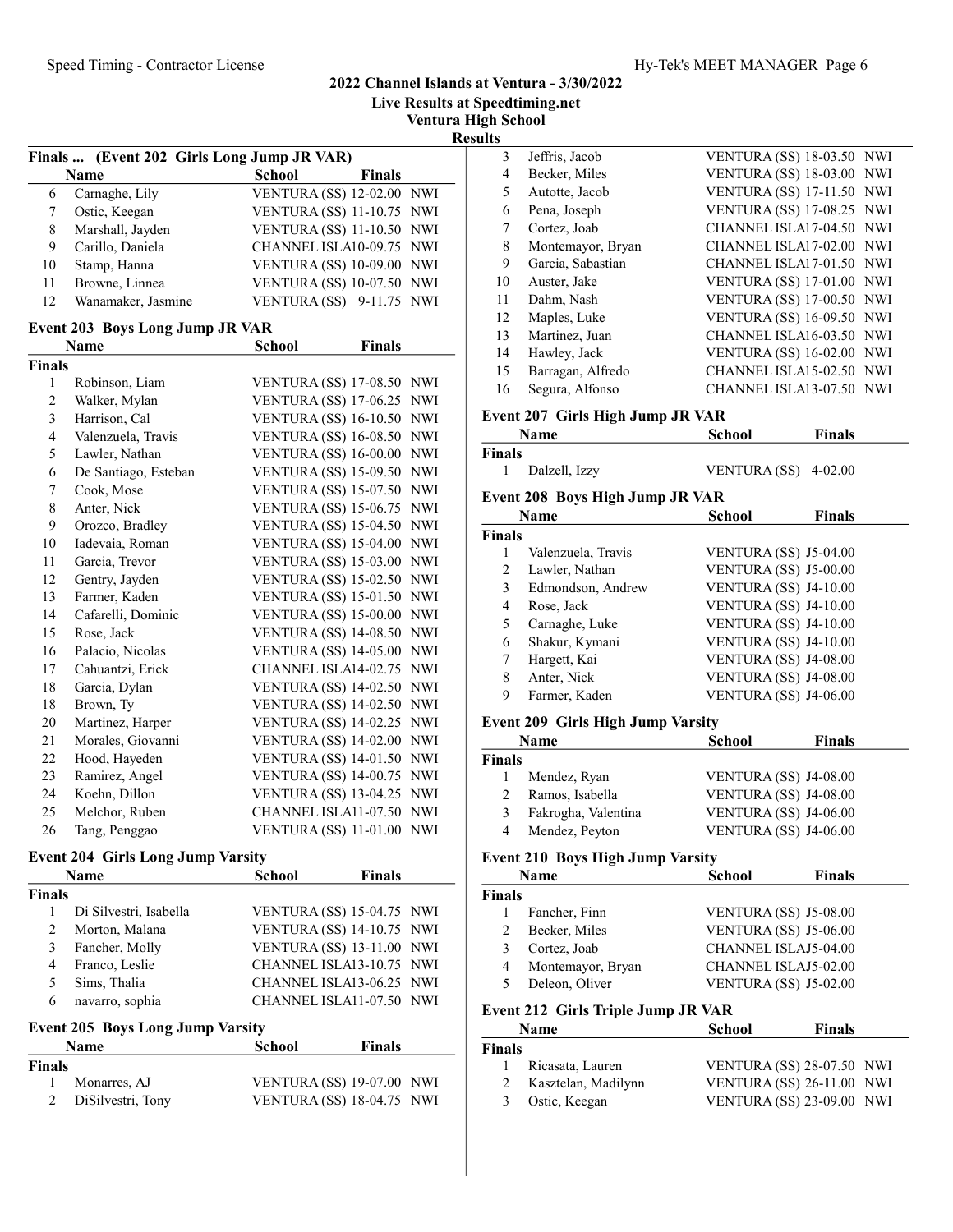### Ventura High School Results Finals ... (Event 212 Girls Triple Jump JR VAR) Name School Finals 4 Stamp, Hanna VENTURA (SS) 19-11.00 NWI Event 213 Boys Triple Jump JR VAR Name School Finals Finals 1 Leighton, Michael VENTURA (SS) 35-08.75 NWI 2 Kelly, Riley VENTURA (SS) 32-03.75 NWI 3 Cook, Mose VENTURA (SS) 31-09.00 NWI 4 Hood, Hayeden VENTURA (SS) 31-06.50 NWI 5 Orozco, Bradley VENTURA (SS) 28-05.50 NWI 6 Cahuantzi, Erick CHANNEL ISLA26-04.50 NWI Event 214 Girls Triple Jump Varsity Name School Finals Finals 1 Di Silvestri, Isabella VENTURA (SS) 31-10.25 NWI 2 Morton, Malana VENTURA (SS) 30-00.25 NWI 3 Fancher, Molly VENTURA (SS) 29-11.00 NWI 4 Franco, Leslie CHANNEL ISLA28-05.50 NWI 5 Sims, Thalia CHANNEL ISLA27-03.50 NWI Event 215 Boys Triple Jump Varsity Name School Finals Finals 1 Arndt, Makanalani VENTURA (SS) 40-02.25 NWI 2 DiSilvestri, Tony VENTURA (SS) 38-09.50 NWI 3 Pena, Joseph VENTURA (SS) 37-01.50 NWI 4 Fancher, Finn VENTURA (SS) 36-00.00 NWI 5 Latourette, Jackson VENTURA (SS) 35-01.75 NWI 6 Dahm, Nash VENTURA (SS) 34-09.00 NWI 7 Willard, Azure VENTURA (SS) 33-04.00 NWI 8 Barragan, Alfredo CHANNEL ISLA33-00.50 NWI 9 Garcia, Sabastian CHANNEL ISLA33-00.00 NWI 10 Martinez, Juan CHANNEL ISLA32-09.50 NWI Event 217 Girls Shot Put JR VAR Name School Finals Finals 1 Withers, Gwendolyn VENTURA (SS) 25-06.00 2 Kinchlow, Jazmin VENTURA (SS) 25-02.00 3 Oliva, Jacquelyn CHANNEL ISLA23-10.25 4 Drury, Savannah VENTURA (SS) 23-01.00 5 vasquez, maritsa CHANNEL ISLA22-00.50 6 Stamp, Eva VENTURA (SS) 21-06.75 7 Cervantes, Luciana CHANNEL ISLA18-01.75 8 Loffelmann, Alyssa VENTURA (SS) 17-06.50 Event 218 Boys Shot Put JR VAR Name School Finals Finals 1 Thomas, Caydon VENTURA (SS) 37-05.00 2 Baffa, Jack VENTURA (SS) 36-08.50 3 Garman, Jake VENTURA (SS) 35-01.00<br>4 Cade, Callaway VENTURA (SS) 34-05.50 4 Cade, Callaway VENTURA (SS) 34-05.50 Fin  $\bar{F}$  $\mathbf{F}$  $\overline{F}$

#### 2022 Channel Islands at Ventura - 3/30/2022

Live Results at Speedtiming.net

|    | 5 Hanson, Parker  | <b>VENTURA (SS) 33-11.50</b> |
|----|-------------------|------------------------------|
| 6  | Botelo, Andrew    | CHANNEL ISLA33-01.75         |
|    | 7 Riehle, Devin   | <b>VENTURA (SS) 32-06.00</b> |
| 8. | Mills, Aiden      | <b>VENTURA (SS) 31-08.25</b> |
| 9. | Pinckard, Bradley | <b>VENTURA (SS) 31-07.75</b> |
|    |                   |                              |

#### Event 219 Girls Shot Put Varsity

| Name   |                     | <b>School</b>                | <b>Finals</b> |  |
|--------|---------------------|------------------------------|---------------|--|
| nals   |                     |                              |               |  |
|        | Anestos, Ellie      | <b>VENTURA (SS) 28-05.00</b> |               |  |
|        | Alanis, Stephanie   | CHANNEL ISLA28-03.00         |               |  |
| 3      | Raymond, Daphne     | <b>VENTURA (SS) 26-01.75</b> |               |  |
| 4      | Lazenby, Eirely     | <b>VENTURA (SS) 25-11.50</b> |               |  |
| $\sim$ | Manzanilla, Desiree | CHANNEL ISLA24-06.00         |               |  |
| 6      | Ambriz, Yesenia     | CHANNEL ISLA22-11.50         |               |  |
|        | Sanchez, Maria      | CHANNEL ISLA22-01.00         |               |  |

#### Event 220 Boys Shot Put Varsity

#### Event 222 Girls Discus Throw JR VAR

|        | Name               | School                       | <b>Finals</b> |
|--------|--------------------|------------------------------|---------------|
| `inals |                    |                              |               |
|        | Withers, Gwendolyn | <b>VENTURA (SS)</b>          | $75-10$       |
|        | Drury, Savannah    | <b>VENTURA (SS) 72-02.50</b> |               |
| 3      | Kinchlow, Jazmin   | <b>VENTURA (SS)</b>          | 69-00         |
| 4      | Loffelmann, Alyssa | <b>VENTURA</b> (SS)          | 67-01         |
| 5      | vasquez, maritsa   | CHANNEL ISLA59-03.50         |               |
| 6      | Oliva, Jacquelyn   | CHANNEL ISLA47-04.50         |               |
|        | Stamp, Eva         | <b>VENTURA (SS) 45-04.50</b> |               |
| 8      | Cervantes, Luciana | CHANNEL ISLA                 | $35-10$       |

#### Event 223 Boys Discus Throw JR VAR

|        | Name              | School              | <b>Finals</b> |  |  |
|--------|-------------------|---------------------|---------------|--|--|
| ∛inals |                   |                     |               |  |  |
|        | Garman, Jake      | <b>VENTURA</b> (SS) | 104-01        |  |  |
| 2      | Thomas, Caydon    | <b>VENTURA</b> (SS) | 97-03         |  |  |
| 3      | Baffa, Jack       | <b>VENTURA</b> (SS) | $90 - 03$     |  |  |
| 4      | Cade, Callaway    | <b>VENTURA</b> (SS) | 86-09         |  |  |
| 5      | Riehle, Devin     | <b>VENTURA (SS)</b> | 84-09         |  |  |
| 6      | Botelo, Andrew    | <b>CHANNEL ISLA</b> | 83-07         |  |  |
| 7      | Mills, Aiden      | <b>VENTURA</b> (SS) | 83-02         |  |  |
| 8      | Hanson, Parker    | <b>VENTURA</b> (SS) | $79-10$       |  |  |
| 9      | Pinckard, Bradley | <b>VENTURA</b> (SS) | 72-06         |  |  |